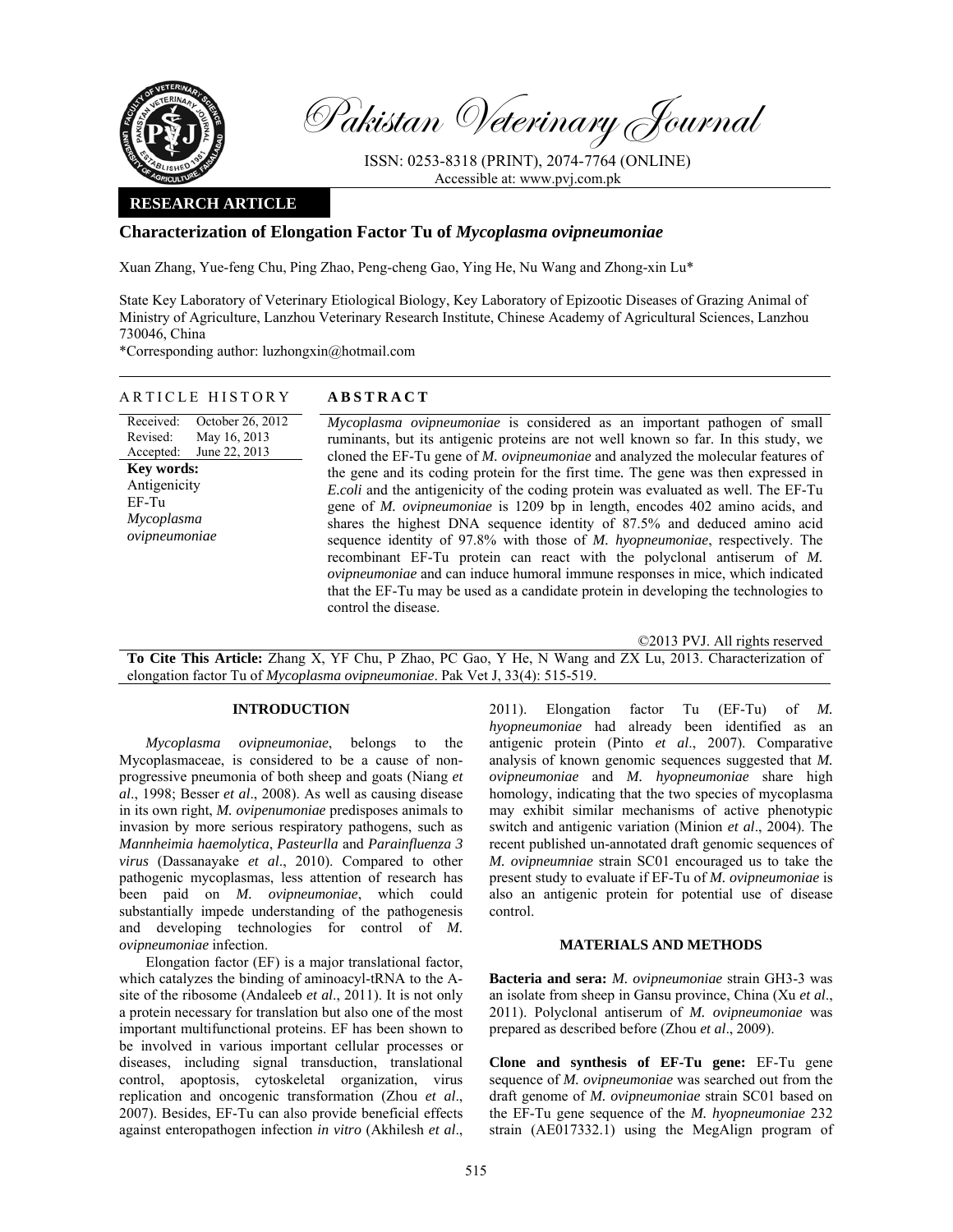Lasergene software version 7.1 (Madison, Wisconsin USA). The following primers, designed according to the EF-Tu gene sequence of SC01, were used to amplify EF-Tu gene of strain GH3-3: forward 5'-<br>ATGGCAGTTGTTAAAACG-3'; reverse 5'-ATGGCAGTTGTTAAAACG-3'; reverse 5'-TTATTTAATAATTTCGGT-3'. The amplified product was purified and cloned into the pMD18-T vector (Takara Co., ltd., Dalian China) for sequencing. Then the EF-Tu gene sequence of *M. ovipneumoniae* strain GH3-3 was compared with that of strain SC01, and was optimized as follows to express in *E. coli:* (1) All TGA codons were changed into TGG; (2) *Xho* I and *Noc* I restriction enzymes cut sites were added at 3' and 5'-end, respectively; (3) Other optimization to improve the productiveness in *E.coli* BL21 (DE3) were made. The original and optimized EF-Tu gene sequences of strain GH3-3 were given in Fig. 1. The optimized EF-Tu gene was synthesized and cloned into the plasmid pUC57 simple in GenScript Co., Ltd. (Nanjing, China).

**Molecular features of the EF-Tu gene and protein:** The EF-Tu gene and protein sequences of 11 known Mycoplasma species collected from BLAST program (http://www.ncbi.nlm.nih.gov/blast) were used to compare with *M*. *ovipneumoniae* strain GH3-3 using MegAlign program. The primary structure of the EF-Tu protein, including physical and chemical property, and transmembrane domain, was predicted using ExPASy software tools (http://www.expasy.ch/tools/#primary). The prediction of protein secondary structure, including αhelix, β-sheet, turn and coil, flexibility, hydrophilicity, antigenic index, and surface probability, was scored using Protean program of Lasergene software version 7.1. The signal peptide of the protein was predicted by SignalP 4.0 Server (http://www.cbs.dtu.dk/services/SignalP/). The potential antigen epitopes were predicted using DNAMAN software (Lynnon Biosoft, USA).

**Expression, purification and Western blotting of recombinant EF-Tu:** The synthesized EF-Tu gene was sub-cloned into plasmid pET32a (Invitrogen, USA) and was then transformed into *E.coli* BL21 (DE3) (TranGen Biotech Co., ltd., Beijing China) by using regular heatshock transformation method. A single positive clone was picked into 10 ml of Luria-Bertani (LB) broth and cultured at 37°C. Isopropyl β-D-1-Thiogalactopyranoside (IPTG) was added at a final concentration of 0.5 mM for preliminary induction to express when the  $OD_{600}$  of the culture reached 0.4. After an additional 8 h of cultivation, the culture broth was centrifuged at 1200x g for 1 min. The harvested cells were suspended in pH 7.2 Phosphate Buffered Saline (PBS) and three times volume of protein loading buffer (4×) (Takara Co., ltd., Dalian China) was then added and mixed. The cells were lysed by boiling for 10 min. After that the bacterial protein lysates were analyzed by sodium dodecyl sulfate-polyacrylamide gel electrophoresis (SDS-PAGE). The expression conditions were optimized with different temperature of 28°C, 33°C, 37°C and different IPTG final concentration of 0.25 mM, 0.5 mM, 1.0 mM, respectively. The recombinant Histagged EF-Tu protein was purified using a Ni–NTA column (Novagen, USA) and was then stored at -20°C

until use. To test the immuno-reactivity of recombinant EF-Tu protein, Western blotting was performed using rabbit anti-*M. ovipneumoniae* polyclonal serum as primary antibody and goat anti-rabbit antibody conjugated with horseradish peroxidase (HRP) (Zhong Shan Golden Bridge Bio Co., Ltd., Beijing China) as secondary antibody.

**Immunization and sera collection:** SPF BALB/c female mice (6-8 weeks old) (Lanzhou Institute of Biological Products, Lanzhou China) were randomly divided into five groups (five mice each group). Group 1, 2 and 3 were subcutaneously vaccinated with 40, 20, 10 µg of recombinant EF-Tu protein emulsified in Freund's complete adjuvant (Sigma, Saint Louis USA) and boosted using emulsion with Freund's incomplete adjuvant (Sigma, Saint Louis USA) at 15 and 30 days post first injection. Group 4 and 5, as control groups, received an equal volume of PBS and PBS+adjuvant, respectively. Blood samples were collected from the tail vein at 0, 15, 30 and 45 days post inoculation (dpi), respectively. The sera were separated and stored at -20°C until use.

**Serum antibody detection:** ELISA was employed to detect antigen-specific antibody in the sera of mice. Briefly, 96-well microtiter plates were coated overnight at 4°C with 10 µg/ml recombinant EF-Tu protein. After washed with PBST (PBS with 0.05% Tween-20) for 4 times, 50 µl of serum diluted at 1:10 in PBST was added and incubated at 37°C for 1 h, in triplicate. After wash, HRP-conjugated goat anti-mouse antibody (Beijing Solarbio Science & Technology Co, Ltd, Beijing, China) diluted in PBST at 1:800, was added and incubated at 37°C for 1 h. The reactions were developed with 3, 3′, 5, 5′-Tetramethylbenzidine (TMB) after the final washes steps. OD<sub>450</sub> were measured in an ELISA Reader (Bio-rad, Philadelphia USA) 10 min later.

Antibody titers were analyzed using One-way ANOVA algorithm of software SPSS version 19 (SPSS Co., Ltd., USA). The differences of data were considered significant if P≤0.05.

#### **RESULTS**

**Characteristics of EF-Tu gene and its coding protein:**  The EF-Tu gene of *M. ovipneumoniae* strain GH3-3 was successfully amplified. Its sequence was consistent with that of strain SC01. The full-length of EF-Tu gene was 1209 bp with a predicted molecular mass of 1098.5 kDa and with a  $(G+C)$  % content of 39.62%. Comparative analysis of EF-Tu DNA and amino acid sequence revealed that GH3-3 had 28.7 to 87.5% identity of DNA sequence and 6.8 to 97.8% identity of amino acid sequence with those of 11 other mycoplasmas, respectively. EF-Tu of *M. hyopneumoniae* was closest to that of GH3-3(87.5% of DNA and 97.8% of protein sequence identity). EF-Tu protein contains 402 amino acids with a predicted molecular weight of 43.863 kDa. Theoretical pI was 5.70, total number of negatively (Asp+Glu) or positively (Arg+Lys) charged residues is 61 or 52. Formula was  $C_{1944}H_{3131}N_{531}O_{596}S_{12}$ , total number of atoms was 6214. The estimated half-life was more than 10 hours (*E.coli*, *in vivo*). The instability index (II) was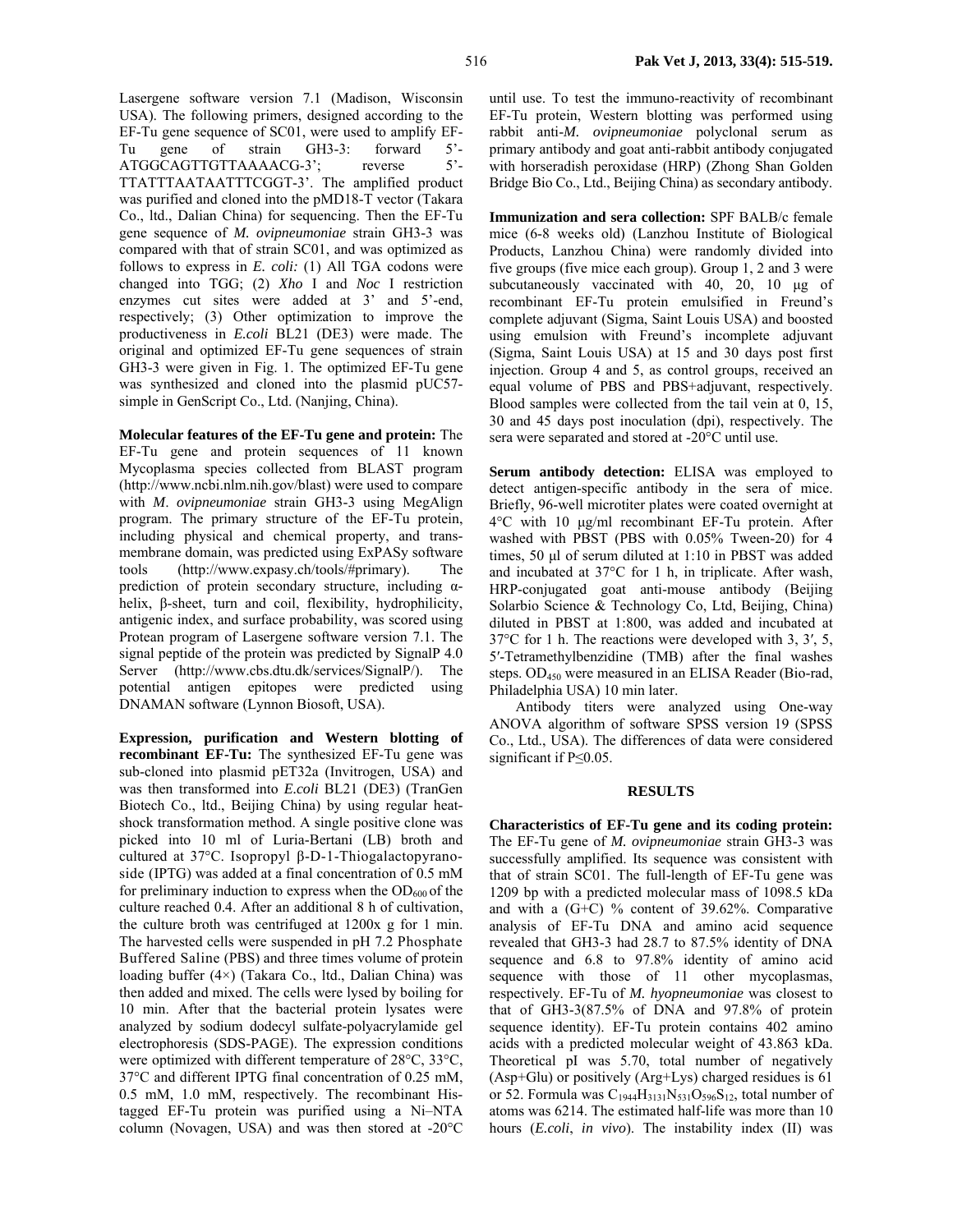ATGGCAGTGGTCAAAACGGGTGCCAAAAAAGACTTCGACCGCTCAAAAGAACACATCAACATT ATGGCAGTTGTTAAAACTGGTGCAAAAAAAGATTTTGACCGTTCAAAAGAGCATATCAATATT M A V V K T G A K K D F D R S K E H I N I GGTACGATTGGTCACGTGGATCACGGCAAAACCACGCTGACCGCGGCCATTAGTACGGTT GGGACAATTGGTCATGTTGACCACGGAAAAACCACTCTAACAGCGGCAATTTCAACTGTA G T I G H V D H G K T T L T A A I S T V CTGTCCAAAAAAGGCCTGGCAGAAGCTAAAG4CTATGCCAGCATCGATGCAGCTCCGGAA TTATCAAAAAAAGGTCTAGCTGAAGCAAAGGATTATGCTTCTATTGACGCAGCCCCTGAA S K K G L A E A K D Y A S I D A A P E L. GAAAAAGCACGTGGTATTACCATCAACACGGCTCATATTGAATATTCTACCGATAAACGT GAAAAAGCACGTGGAATTACAATAAATACAGCCCACATCGAATATAGCACAGATAAGCGT E KARGITINTA HI E Y S T D K R CATTACGCACACGTGGACTGCCCGGGTCACGCAGATTACATTAAAAATATGATCACCGGT CACTATGCCCATGTTGATTGCCCTGGTCACGCCGATTATATTAAAAATATGATCACAGGA H Y A H V D C P G H A D Y I K N M I T G GCAGCACAGATGGACGGTGCAATTCTGGTGGTTGCAGCTACCGATGGTCCGATGCCGCAG GCAGCGCAAATGGATGGTGCCATTCTTGTTGTTGCCGCAACAGATGGTCCAATGCCCCAA A Q M D G A I L V V A A T D G P M P Q ACGCGTGAACATATCCTGCTGTCCAAACAAGTGGGCGTTCCGAAAATGGTCGTGTTTCTG ACTCGTGAGCACATTCTTCTTTCAAAACAAGTTGGTGTGCCAAAAATGGTTGTTTTCCTA TREHILLS KQVG VPK MV V FL AACAAAATTGACCTGCTGGAAGGTGAAGAAGAAATGGTTGATCTGGTCGAAGTGGAAATC AACAAAATTGACTTACTTGAAGGTGAAGAAGAAATGGTTGACCTTGTTGAGGTTGAAATT N K I D L L E G E E E M V D L V E V E I CGCGAACTGCTGAGCTCTTATGATTTCGACGGTGATAATACCCCGATTATCCGTGGTAGC CGTGAACTTCTTTCTTCATACGACTTTGATGGAGACAACACCCCAATAATCCGTGGTTCA R E L L S S Y D F D G D N T P I I R G S GCACGCGGTGCTCTGGAAGGCAAACCGGAATGGGAAGCAAAAGTGCTGGAACTGATGGAC GCTCGTGGTGCTCTTGAAGGAAAACCTGAATGGGAAGCTAAAGTTCTTGAACTAATGGAT A R G A L E G K P E W E A K V L E L M D GCTGTTGATTCATACATCGACTCGCCGGTGCGTGAAATGGATAAACCGTTTCTGATGGCG GCAGTTGATTCATATATTGACTCCCCAGTTCGTGAAATGGATAAACCATTCTTAATGGCA A VDS YID SP V RE MD K P FL M A GTTGAAGATGTCTTCACCATTACGGGCCGTGGTACCGTTGCCACGGGTAAAGTCGAACGC GTTGAGGACGTCTTTACTATTACAGGTCGTGGAACTGTTGCTACTGGTAAAGTTGAAAGA V E D V F T I T G R G T V A T G K V E R GGCCAGGTGAA ACTGAACGAAGAAGTGGA AATTGTTGGTTATCGCCCGGAACCGAAGA AA GGACA AGTTAAA CTAA ATGA AGAGG TTGAAATTGTCGGC TACC GTCC TGA ACC TAAA AAA G Q V K L N E E V E I V G Y R P E P K K ACCGTTGTCACGGGCATCGAAATGTTTAACAAAAATCTGCAGAGTGCGATGGCCGGTGAT ACAGTTGTAACCGGAATTGAAATGTTTAACAAAAACCTTCAATCTGCAATGGCCGGAGAT T V V T G I E M F N K N L Q S A M A G D AATGCAGGTGTTCTGCTGCGTGGTGTCGACCGTAAAGATATTGAACGTGGCCAAGTTATC AATGCCGGAGTTCTTCTTCGTGGTGTTGACCGTAAAGATATCGAGCGTGGGCAAGTTATT

**Fig. 1:** Original and optimized DNA sequence of *M. ovipneumoniae* EF-Tu and its amino acid sequence. The bold and italic letters in the first line represent optimized nucleotides. The second line represents original sequences. The third line represents the amino acid sequence.

computed to be 32.61, which classified the protein as stable. Secondary structure analysis indicated the protein contained a large number of α-helix and turns, but no trans-membrane region and signal peptide. Antigen epitopes prediction showed that the protein include 16 antigenic epitopes, which would provide a theoretic clue for development of epitope-based vaccines against *M. ovipneumoniae* infection.

**Expression, purification and Western-blot analysis of EF-Tu:** The recombinant plasmid pET32a-*EF-Tu* was validated by digestion with restriction enzymes of *Nco* I

and *Xho* I and sequencing of the insert. The recombinant EF-Tu of approximately 44 kDa was well expressed at 37°C for 8 h with a concentration of 0.5 Mm IPTG. A high degree of purity of the recombinant protein was obtained after purification using Ni–NTA column. Western-blot suggested that the recombinant EF-Tu protein can react specifically with the serum against *M. ovipneumoniae* (Fig. 2).

**Serum antibody detection:** The mean antibody titers to EF-Tu protein detected in mice sera from all groups by ELISA were shown in Fig. 3. In general, antibody levels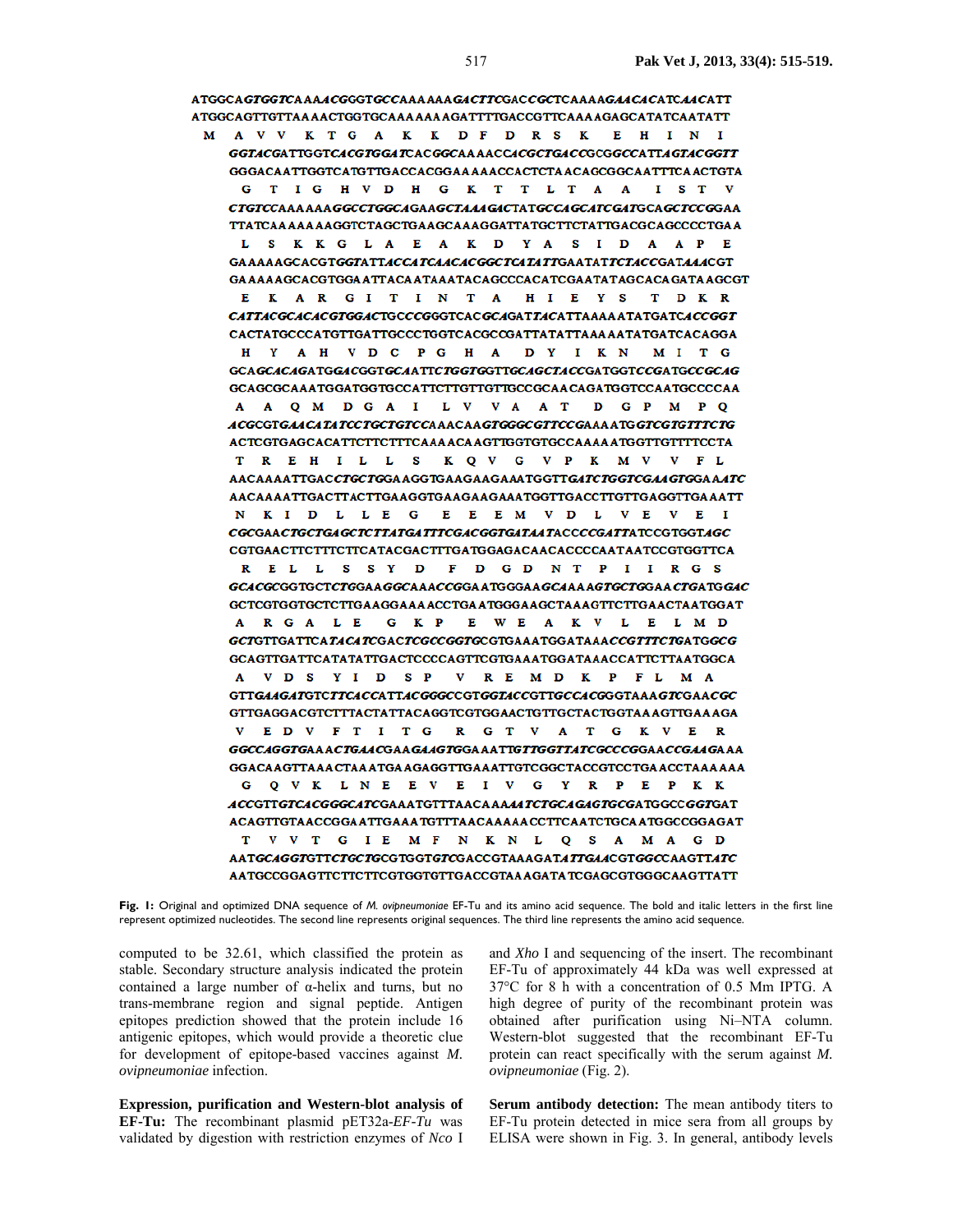of mice from 3 immunized groups post vaccination were all significantly higher than that of pre-immune (P<0.05), that of PBS control group  $(P<0.05)$  and that of PBS+adjuvant control group (P<0.05). After the first immunization, all immunized mice produced considerable antibody responses (mean antibody titers) when compared to both controls  $(P<0.05)$ , but there were no significant differences among the three immunized groups (P>0.05). The antibody titers of three immunized groups after the second immunization all appeared slight increase while there were no significant differences compared with first immunization  $(P>0.05)$ , and no significant differences among immunized groups was observed. After the third immunization, antibody level of three immunized groups did not rise significantly (P>0.05, compared with the first and second immunization) and no significant differences among immunized groups were observed, but maintained at a steady level of antibodies which suggested that immunized mice with recombinant EF-Tu protein had arrived at a considerable and best antibody level after the second immunization. It was noted that the antibodies to recombinant EF-Tu were produced in mice from group of PBS+adjuvant after first injection, although there was no significant difference between the two control groups  $(P>0.05)$ .

### **DISCUSSION**

EF-Tu is one of the most important multifunctional proteins in organisms. A number of studies have demonstrated that EF-Tu is one of the most abundant bacterial proteins and conserved bacterial proteins and is a major component of the bacterial membrane cytoskeleton (Mayer, 2003; Jonak, 2007). EF-Tu constitutes approximately 10% of total proteins in all bacterial investigated such as *M. pneumonia* (Regula *et al*., 2000). Recent evidences demonstrate that EF-Tu may play a previously under-appreciated role as a bacterial virulence factor and have a significant effect to facilitate invasion of host cells of *M. pneumonia* and *Pseudomonas aeruginosa* (Dallo *et al*., 2002; Kunert *et al*., 2007; Balasubramanian *et al*., 2008; Barel *et al*., 2008). Furthermore, some researches have identified EF-Tu as an immunodominant protein through immunoproteomic-based approaches for antigen discovery against other intracellular bacterial pathogens and mycoplasma (Bunk *et al*., 2008; Gupta *et al*., 2009; Nieves *et al*., 2010; Xu *et al*., 2012). EF-Tu of *M. mycoides subsp. mycoides* small-colony type (MmmSC) and *M. hyopneumoniae* strain 7448 had also been identified as a potential antigen (Alonso *et al*., 2002; Pinto *et al*., 2007). Taken together, all these achievement could provide support for our observations of immunogenic EF-Tu in the membrane of *M. ovipneumoniae*. In the present study, Western-blot showed that the recombinant EF-Tu of GH3-3 can be recognized by polyclonal serum of *M. ovipneumoniae*, it was proved to have a strong reactivity. By immunizing to mice the immunogenicity of EF-Tu was further confirmed. The results suggested that the EF-Tu is an antigenic protein of *M. ovipneumoniae*. However, the antibody responses among three groups of mice immunized with different doses of proteins have no significant differences, which indicated that the



**Fig. 2:** Western blotting of the recombinant EF-Tu protein using antiserum of *M. ovipneumoniae*. 1, protein marker; 2, purified recombinant EF-Tu.



Fig. 3: Detection of antibody titers in srea from mice immunized with EF-Tu and PBS. Data points mean the average  $OD<sub>450</sub>$  value.

concentration of EF-Tu protein within the given range has less effect to antibody titers specific for EF-Tu antigen. On the other hand, although the antibody level of immunized mice did not increase significantly after the second and third immunization, a high level of antibody was maintained during the experiment when compared with the control group. The results suggested that EF-Tu has the ability to stimulate antibody production in mice.

The PBS+adjuvant control group raises an antibody titer after first immunization, perhaps because Freund's complete adjuvant contains *Mycobacterium tuberculosis*  cell wall components. Based on the assumption, we conducted a homology comparison of EF-Tu amino acid sequence between *M. tuberculosis* and *M. ovipneumoniae*. The result showed that they share an identity of 67.5%, which may be a possible cause of producing antibody against EF-Tu of *M. ovipneumoniae*. It indicated that EF-Tu cannot be a candidate for developing specific diagnostic methods depended on antibody detection. The antibody interference from Freund's complete adjuvant should be considered in the similar experimental design.

In some animal diseases caused by other mycoplasmas, immune protection has not been achieved when antibody responses can be obtained (Shahzad *et al*., 2010). So the potential of EF-Tu of *M. ovipneumoniae* as a candidate vaccine protein should be further investigated, especially on cell-mediated immune responses of host.